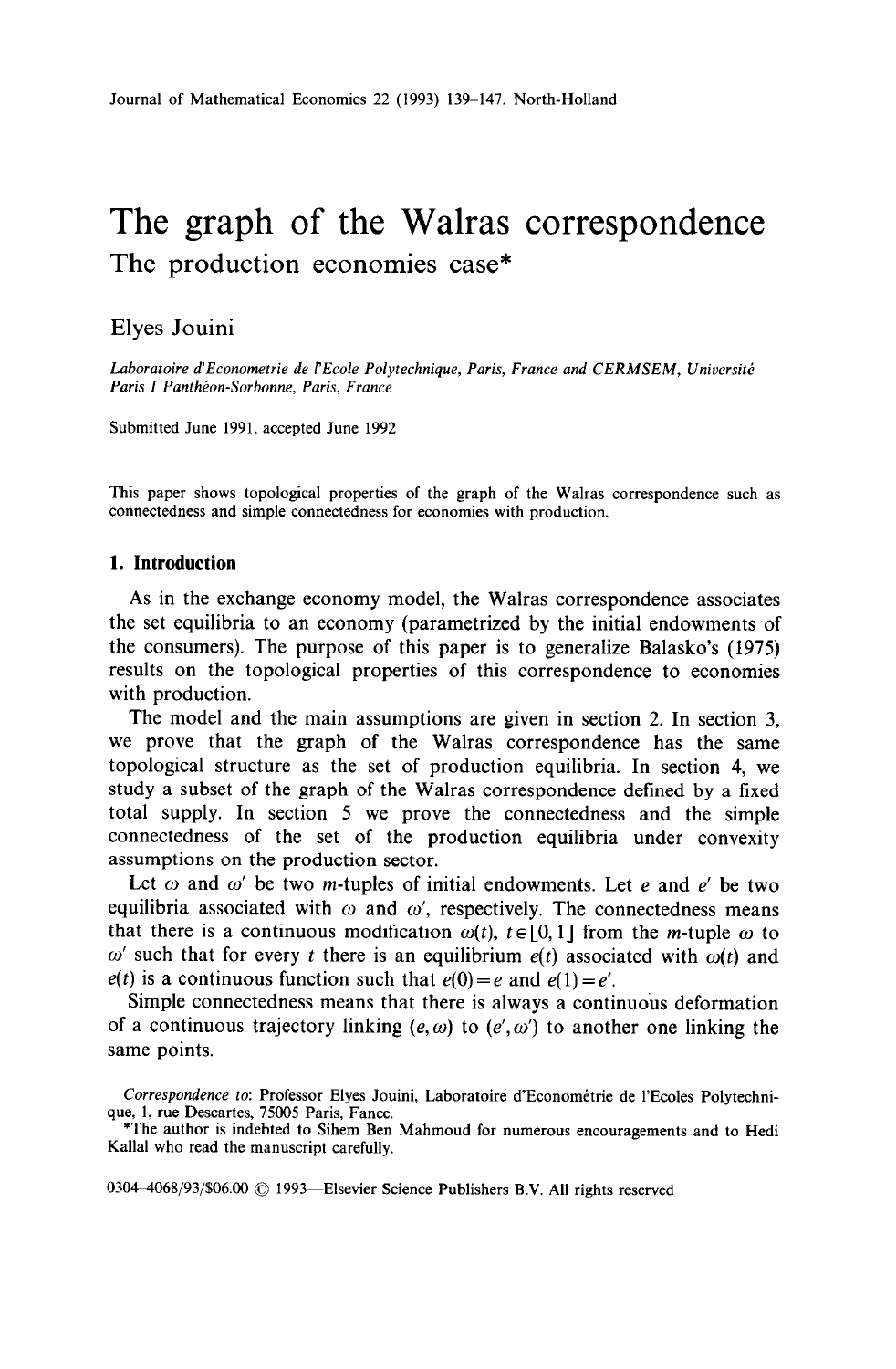### 2. The model $<sup>1</sup>$ </sup>

Let  $\mathscr E$  be an economy with *l* goods  $(h = 1, \ldots, l)$ , *m* consumers  $(i = 1, \ldots, m)$ , and *n* firms  $(j = 1, ..., n)$ , and let  $\omega = (\omega_1, ..., \omega_m) \in \mathbb{R}^{lm}$  be the vector of initial endowments of the consumers. Let  $S = \{p \in \mathbb{R}^l_+ : \sum_{h=1}^l p_h = 1\}$  be the set of normalized prices, the technology of the jth firm is described by  $Y_j \subset \mathbb{R}^1$ , and we assume that for every efficient production plan  $y_j \in \partial Y_j$ , the firm choses a price *p* in  $\varphi$ <sub>i</sub>(y<sub>i</sub>), where  $\varphi$ <sub>i</sub>: $\partial Y$ <sub>i</sub> $\rightarrow$ cl(S) is a correspondence<sup>2</sup> called *j*th pricing rule.

The behavior of the ith consumer is described by a correspondence  $D_i: S \times R \rightarrow \mathbb{R}^l$ , which associates, to a price vector  $p \in S$  and a wealth w<sub>i</sub>, the set  $D_i(p, w_i)$  of possible consumption plans for the *i*th consumer. The income  $w_i$  of this consumer is defined for production plans  $(y_i)$  and a price vector p by  $w_i = p\omega_i + r_i((y_i), p)$  where  $r_i$  is a real valued function defined on  $\prod_{j=1}^n$  $Y_j \times S$ .

Now we posit the following standard assumptions which describe the general framework of the paper: Let  $k \ge -1$  and  $s = \max(0, k)$ .

*Assumption (D).* For all *i, D<sub>i</sub>* is a C<sup>k</sup>-correspondence<sup>2</sup> satisfying the Walras law (i.e. for every  $(p, w)$  in  $S \times R$  and every x in  $D_i(p, w)$  we have  $px = w$ ).

*Assumption (P).* For all j,  $Y_i$  is a nonempty closed set satisfying the free disposal assumption (i.e.  $Y_i - \mathbb{R}^l_+ \subset Y_i$ ).

We recall, following Bonnisseau and Cornet (1988), that if  $Y_j$  satisfies Assumption (P) then the restriction of proj<sub>e</sub> to  $\partial Y_j$  is an homeomorphism. Consequently  $\varphi_i \circ (proj_{e^{\perp}} | \partial Y_i)^{-1} \circ proj_{e^{\perp}}$  extends  $\varphi_i$  to  $\mathbb{R}^l$ , we denote also by  $\varphi_i$ , this extension.

*Assumption (PR).* For all j,  $\varphi_i$  is a C<sup>k</sup>-correspondence.

If  $x = (x_h)$ ,  $y = (y_h)$  are vectors in  $\mathbb{R}^l$ , we let  $xy = \sum_{h=1}^l x_h y_h$  be the scalar product of  $\mathbb{R}^l$ , and  $||x|| = (xx)^{\frac{1}{2}}$  be the Euclidean norm. The notation  $x \geq y$  (resp.  $x \gg y$ ) means  $x_h \geq y_h$  (resp.  $x_h > y$ ) for all *h*, we let  $\mathbb{R}_+^{\ell} = \{x \in \mathbb{R}^{\ell}: x \ge 0\}$  and  $\mathbb{R}_{++}^{\ell} = \{x \in \mathbb{R}^{\ell}: x \gg 0\}$ . We denote by *e*, the vector in  $\mathbb{R}^{\ell}$ with every coordinate equal to 1. For  $A \subset \mathbb{R}^l$ , we denote by cl *A*, int *A*,  $\partial A$ , co *A*, and  $A^{\circ}$ respectively, the closure, the interior, the boundary, the convex hull and the negative polar of *A*  and, for  $B \subset \mathbb{R}^l$ , and real numbers  $\lambda$ ,  $\mu$ , we let  $\lambda A + \mu B = \{\lambda a + \mu b : a \in A, b \in B\}$ . If A is nonempt and  $x \in \mathbb{R}^t$ , we let  $d_A(x) = \inf\{||x-a|| : a \in A\}$  and for  $r \ge 0$ ,  $B(A,r) = \{x \in \mathbb{R}^t : d_A(x) \le r\}$ . If *A* is a subspace of  $\mathbb{R}^l$  we denote by proj<sub>A</sub> the orthogonal projection on A.

<sup>&</sup>lt;sup>2</sup>Given two topological spaces X and Y, a correspondence  $\phi$  from X to Y, associates with each element x in X, a subset  $\phi(x)$  of Y; it is said to be upper semi-continuous if  $\phi$  is locally bounded and if the graph of  $\phi$ , i.e.  $\{(x, y) \in X \times Y : y \in \phi(x)\}$ , is closed. We denote by  $D(\phi)$  the domain of  $\phi$ , i.e.  $D(\phi) = \{x \in X : \phi(x) \neq \emptyset\}$ . A correspondence F is called  $C^k$ , for  $k \geq 0$ , on a set  $\Omega$ , if defines a  $C<sup>k</sup>$ -function on  $\Omega$  and is called  $C<sup>-1</sup>$  if is upper semi-continuous on  $\Omega$  with nonempty convex compact values.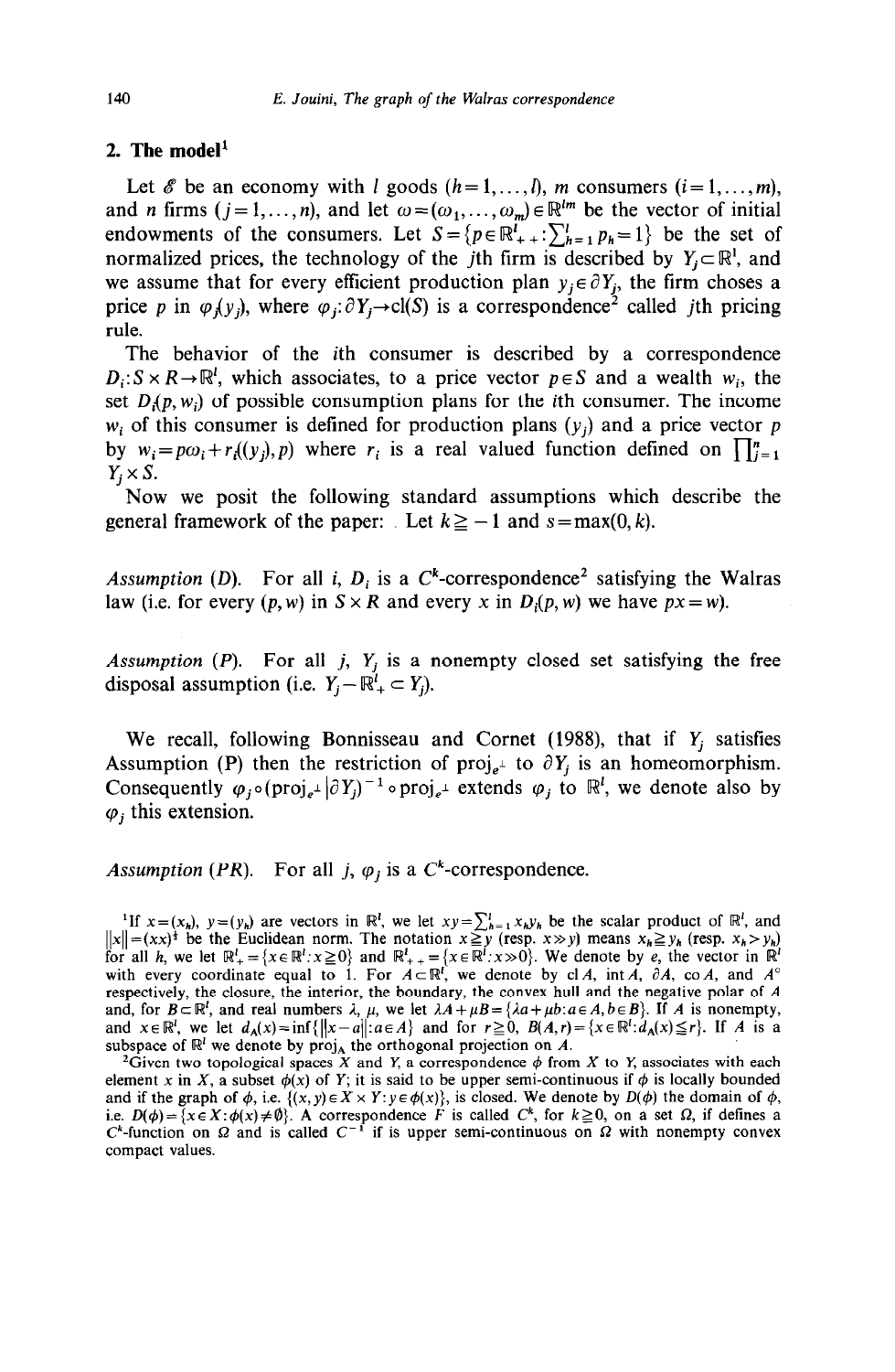*Assumption (R).* For all *i,*  $r_i$  is a C<sup>\*</sup>-function and we have: for all  $((y_j), p) \in \prod_{j=1}^n Y_j \times S$ ,  $\sum_{i=1}^n r_i((y_j), p) = p \sum_{j=1}^n y_j$ .

# 3. **The Walras correspondence and the set of production equilibria**

Let us now define the following sets:

*A=R'"x fi* qxsx Rfm, **j=l**  EP= ((Yj),P)E fi ~XS:PE **f)** CpXYj) <sup>7</sup> **j=l j=l**  EG = ((xi, (YJ, P, (OJ) E A:((Yj), P) E EP> (Xi) E

$$
\prod_{i=1}^{m} D_i(p, p\omega_i + r_i((y_j), p)), \sum_{i=1}^{m} x_i = \sum_{j=1}^{n} y_j + \sum_{i=1}^{m} \omega_i \bigg\},\
$$

and

$$
EE = \left\{ ((x_i), (y_j), p, (\omega_i)) \in A : ((y_j), p) \in
$$
  

$$
EP, (x_i) \in \prod_{i=1}^m D_i(p, p\omega_i), \sum_{i=1}^m x_i = \sum_{i=1}^m \omega_i \right\}.
$$

Note that, the space EG is canonically homeomorphic to the graph of the Walras correspondence and EP is the set of the production equilibria of the economy  $\mathscr{E}$ .

*Lemma 1.* Under the assumption (R) there exist C<sup>s</sup>-functions  $R_i$ :  $\prod_{i=1}^n$ *for all i and for all*  $((y_i), p) \in \prod_{i=1}^n Y_i \times S$ ,  $r_i((y_i, p) = pR_i((y_i),$ *and*  $\sum_{i=1}^{m} R_i((y_j), p) = \sum_{j=1}^{n} y_j$ .

*Proof.* Let  $((y_j), p) \in \prod_{j=1}^n Y_j \times S$ , let  $\alpha = p \sum_{j=1}^n y_j$  and let

$$
R_i((y_j), p) = \frac{r_i((y_j), p) + (\alpha^2 + 1)/m}{\alpha^2 + \alpha + 1} \left( \sum_{j=1}^n y_j + (\alpha^2 + 1)e \right)
$$

$$
- [(\alpha^2 + 1)/m]e,
$$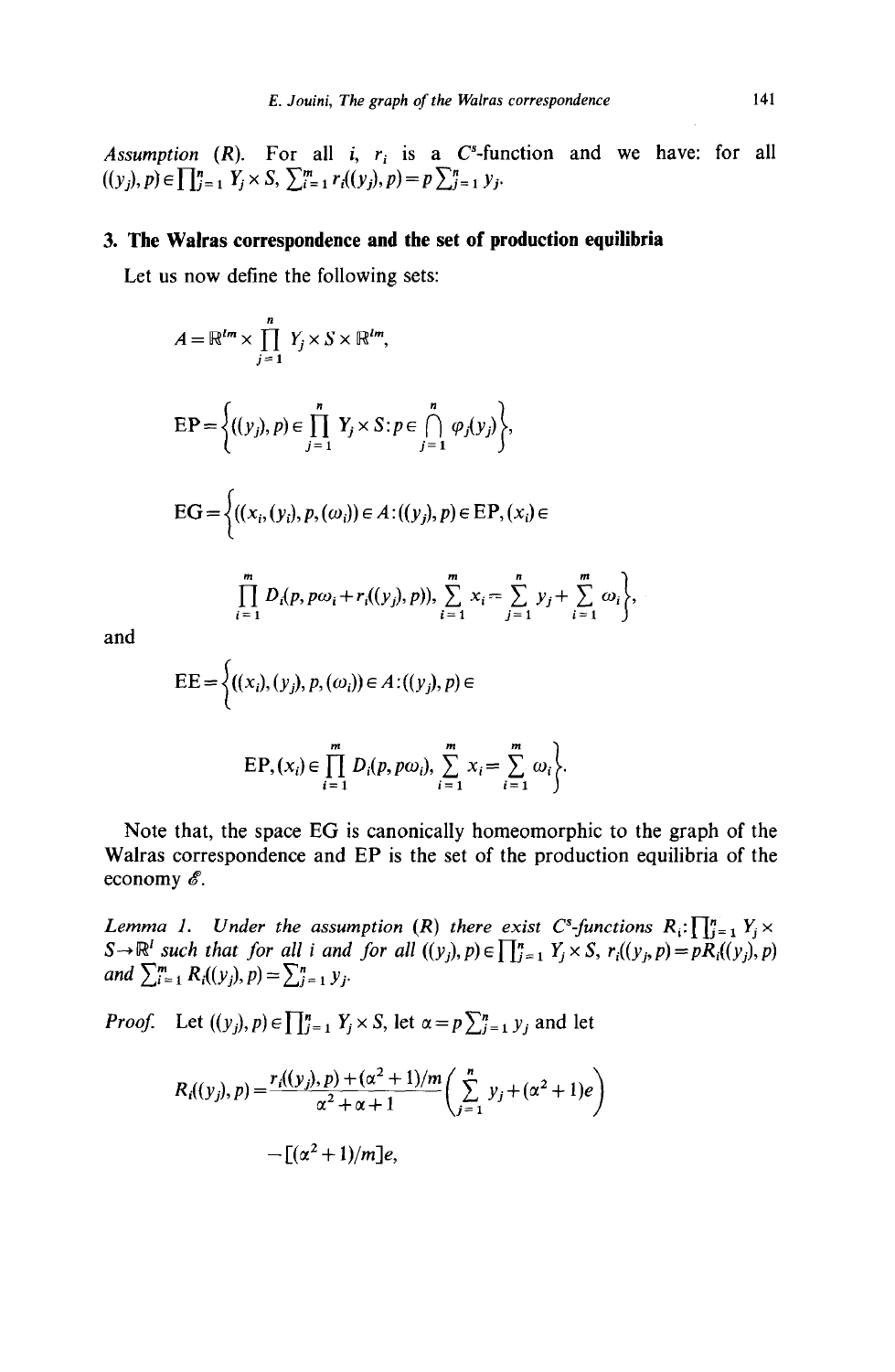where  $e = (1, \ldots, 1)$ . Then the functions  $R_i$  satisfy the conditions of the above lemma.  $\square$ 

Let  $\Phi: \mathbb{R}^{lm} \times \prod_{j=1}^n Y_j \times S \times \mathbb{R}^{lm} \to \mathbb{R}^{lm} \times \prod_{j=1}^n Y_j \times S \times \mathbb{R}^{lm}$  be the map defined by  $((x_i), (y_i), p, (\omega_i)) \rightarrow ((x_i), (y_i), p, (\omega_i + R_i((y_i), p)).$ 

*Proposition 3.1. The map*  $\Phi$  *is a C<sup>\*</sup>-homeomorphism and*  $\Phi$ (EG) = EE.

The proof of this result is left to the reader.

For  $x \in \mathbb{R}^l$  we denote by  $\bar{x}$  the vector of  $\mathbb{R}^{l-1}$  defined by  $\bar{x} = (x_1, \ldots, x_{l-1})$ and let  $\eta: \mathbb{R}^{\ell m} \times \prod_{i=1}^{n} Y_i \times S \times \mathbb{R}^{\ell m} \to \prod_{i=1}^{n} Y_i \times S \times \mathbb{R}^m \times \mathbb{R}^{(\ell-1)(m-1)} \times \mathbb{R}^{\ell} \times \mathbb{R}^{\ell m}$  be the correspondence defined by  $((x_i), (y_i), p, (\omega_i)) \rightarrow ((y_i), p, (p\omega_i), (\bar{\omega}_i - \bar{x}_i)_{i=1}^{m-1},$  $\sum_{i=1}^{m} \bar{\omega}_i - \sum_{i=1}^{m} \bar{x}_i, (x_i - D_i(p, p\omega_i)).$ 

*Theorem 3.2. If the demand correspondences are C", then q is a C*<sup>s</sup>-homeomorphism and  $\eta$ (EE) = EP  $\times \mathbb{R}^m \times \mathbb{R}^{(l-1)(m-1)} \times \{0\} \times \{0\}$ .

The proof of this result is left to the reader.

*Corollary 3.3. The spaces* EE *and* EG *are homeomorphic to the product of*  EP *by an euclidian space. Consequently,* EE *and* EG *have the same topological structure as* EP.

*Proof.* This result is a direct consequence of Proposition 3.1. and Theorem  $3.2. \Box$ 

*Remark.* Note that, in general, EP is not connected. For example, let  $Y_1 = \{(y_1, y_1') \in \mathbb{R}^2 : y_1 + y_1' \leq 0\}, Y_2 = \{(y_2, y_2') \in \mathbb{R}^2 : y_2^3 + y_2' \leq 0\}, \varphi_1(y_1, y_1') = (\frac{1}{2}, \frac{1}{2}),$ for all  $(y_1, y_1) \in \partial Y_1$ , and  $\varphi_2(y_2, y_2) = (3y_2^2/[1 + 3y_2^2], 1/[1 + 3y_2^2]$ , for all  $(y_2, y_2') \in \partial Y_2$ . In fact  $\varphi_1$  and  $\varphi_2$  are the marginal pricing rules associated to  $Y_1$  and  $Y_2$ , respectively. Furthermore, it is clear that

$$
EP = \left\{ \left( (y_1, -y_1) \left( \frac{1}{\sqrt{3}}, -\frac{1}{3\sqrt{3}} \right) (\frac{1}{2}, \frac{1}{2}) \right) : y_1 \in R \right\}
$$
  

$$
\bigcup \left\{ \left( (y_1, -y_1) \left( \frac{1}{\sqrt{3}}, -\frac{1}{3\sqrt{3}} \right) (\frac{1}{2}, \frac{1}{2}) \right) : y_1 \in \mathbb{R} \right\},\
$$

which is not connected.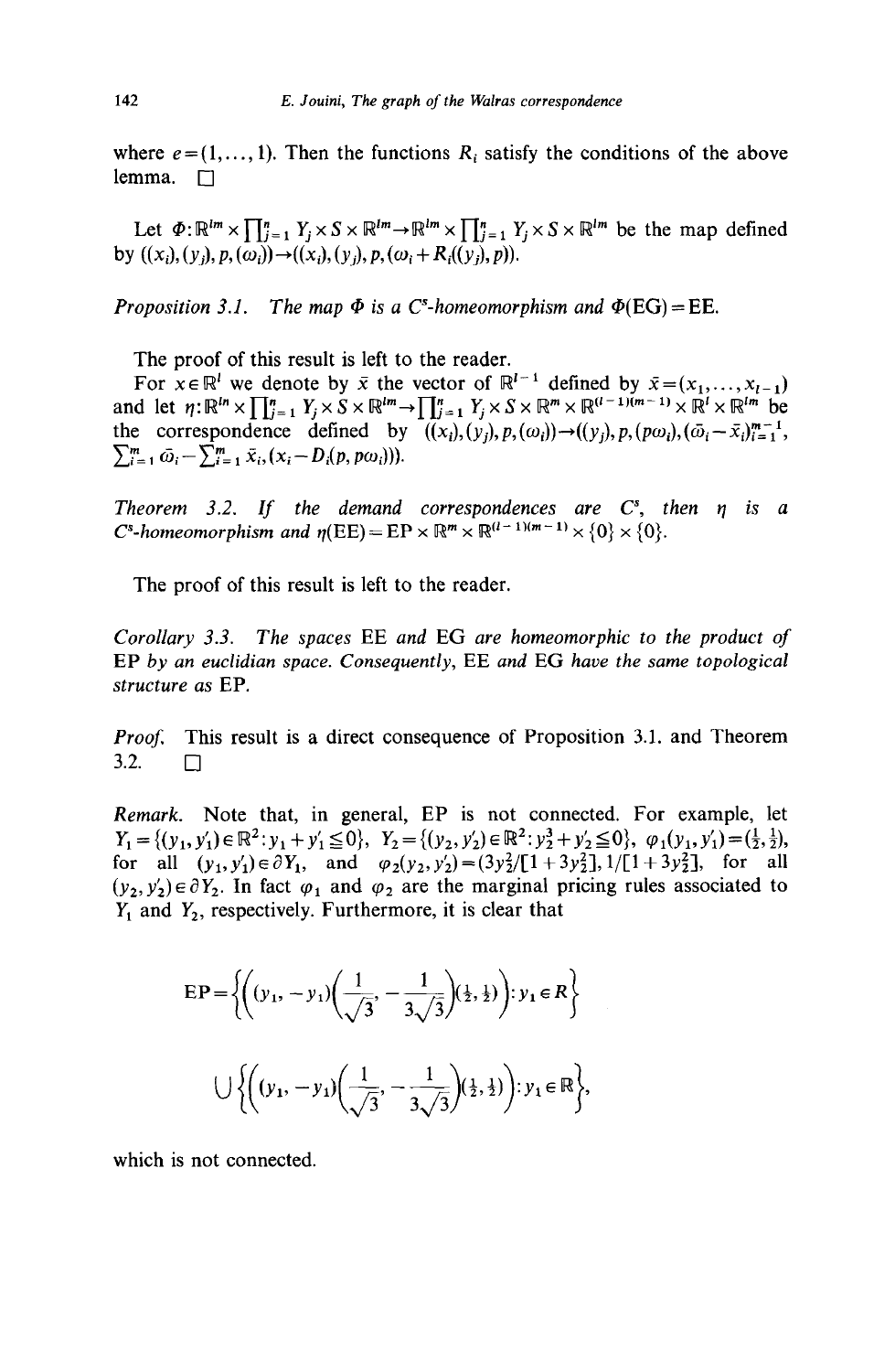*Lemma 2.* Let A be a connected space and  $y: A \rightarrow B$  be a  $C^{-1}$  correspondence, *then the graph<sup>2</sup> of*  $\gamma$  *is connected.* 

*Proof:* Assume that *A* is connected and let U and *V* be open subsets of  $A \times B$  such that  $gr(y) \subset U \cup V$  and  $U \cap V = \emptyset$ . Let  $A_U$  and  $A_V$  be subsets of *A* defined by  $A_U = \{a \in A : \gamma(a) \cap U \neq \emptyset\}$  and  $A_V = \{a \in A : \gamma(a) \cap V \neq \emptyset\}$  and for  $a \in A$  we denote by  $U_a = \{b \in B : (a, b) \in U\}$  and  $V_a = \{b \in B : (a, b) \in V\}$ . It is easy to check that  $\gamma(a) \subset U_a \cup V_a$  and  $U_a \cap V_a = \emptyset$ . Since  $\gamma(a)$  is convex and consequently connected we have  $U_a \cap \gamma(a) = \emptyset$  or  $V_a \cap \gamma(a) = \emptyset$  which implies that  $A_U \cap A_V = \emptyset$ . The previous property implies that  $A_U = \{a \in A : \gamma(a) \subset U\}$ and  $A_V = {a \in A: \gamma(a) \subset V}$ . Since  $\gamma$  is upper semi-continuous,  $A_U$  and  $A_V$  are open subsets of *A* such that  $A = A_U \cup A_V$  and  $A_U \cap A_V = \emptyset$ . Since *A* is connected we have  $A_U = \emptyset$  or  $A_V = \emptyset$  and consequently  $gr(y) \cap V = \emptyset$ . Then  $gr(y)$  is connected.  $\Box$ 

*Corollary 3.4. If*  $n=1$  *(i.e., if there is only one firm) then the graph of the Walras correspondence is connected. If we further assume that*  $k \geq 0$  *then the graph of the Walras correspondence is homeomorphic to an Euclidian space.* 

*Proof:* Following Corollary 3.3, EG is homeomorphic to the product of EP by an euclidian space. Furthermore, for  $n=1$ , EP is canonically homeomorphic to the graph of  $\varphi_1$ . Since  $\partial Y_1$  is homeomorphic to  $\varphi_1$ , the graph of  $\varphi_1$  is connected by Lemma 2. Furthermore if  $k \ge 0$ ,  $\varphi_1$  is a function and  $gr(\varphi_1)$  is homeomorphic to  $\partial Y_1$  and consequently to  $\mathbb{R}^{l-1}$ . The graph of the Walras correspondence is then homeomorphic to  $\mathbb{R}^{lm}$ .

*Remark.* Note that if  $k = -1$ , even for the marginal pricing rule, the graph of the Walras correspondence, in general, is not homeomorphic to an euclidian space. Indeed, we refer to Jouini (1992) to show that there exist production sets Y such that, for all  $y \in \partial Y$ ,  $\varphi(y) = cl(S)$ , where  $\varphi$  is the marginal pricing rule associated to X For such set, we have that EP is homeomorphic to  $\mathbb{R}^{l-1} \times \text{cl}(S)$  and EG is homeomorphic to  $\mathbb{R}^{ml} \times \text{cl}(S)$ . Nevertheless we shall see in Proposition 5.4 that if  $Y$  is convex then EP is actually homeomorphic to  $\mathbb{R}^{l-1}$ .

## **4. A subset of the graph of the Walras correspondence**

For the next. it is necessary to refine our description of the behavior of the consumers. We assume that the *i*th consumer has a utility function  $u_i: \mathbb{R}^l \to \mathbb{R}$ and the  $D_i(p, w_i)$  is defined as the set of the solutions of the following maximization program:

 $\max u_i(x_i)$ , s.t.  $px_i \leq w_i$ .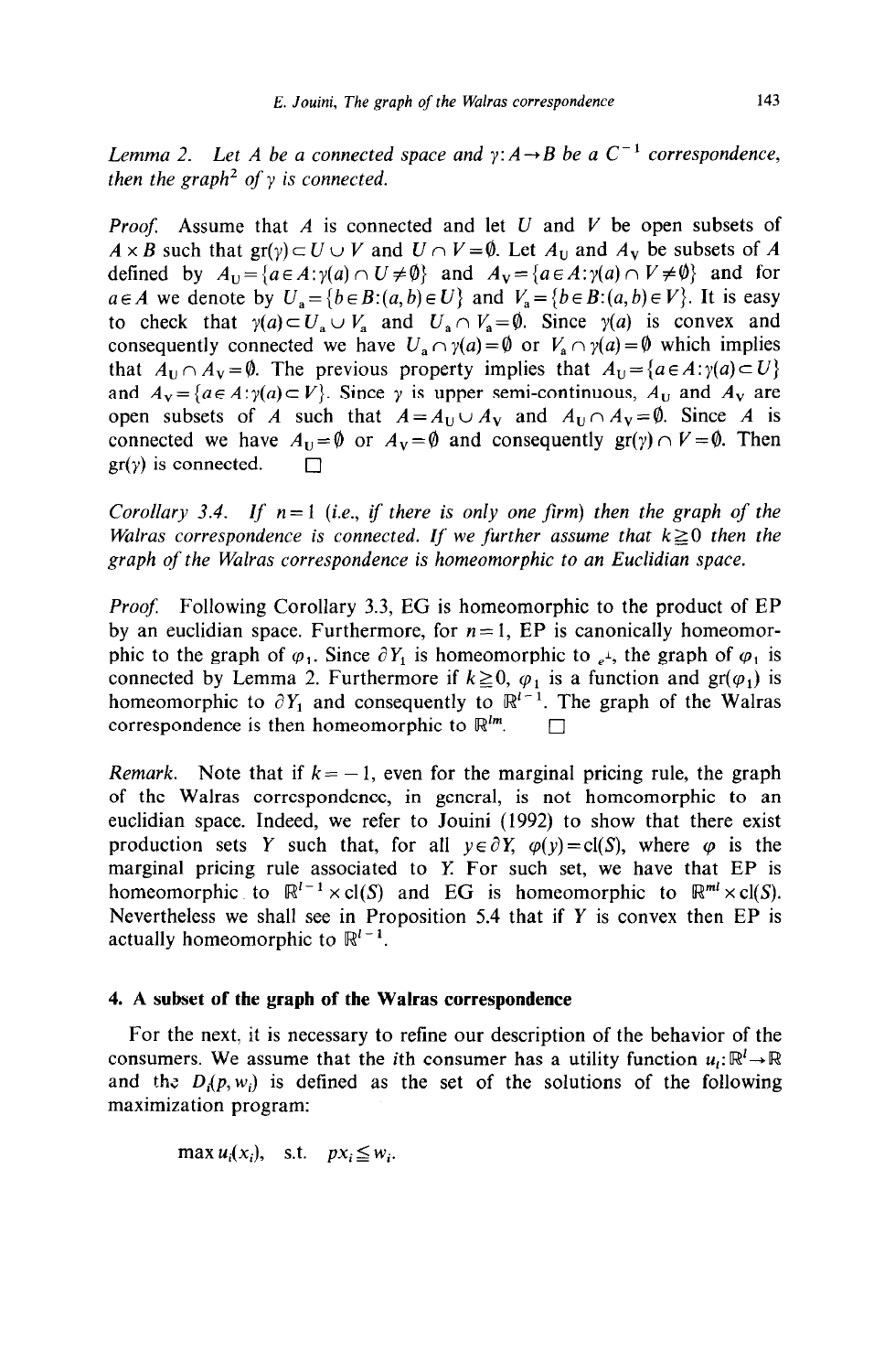For  $x_i \in \mathbb{R}^l$  we denote by  $d_i(x_i)$  the matrix defined by

$$
d_i(x_i) = \begin{pmatrix} (\partial^2 u_i/\partial x^h \partial x^k(x_i))_{h,k} & 'Vu_i(x_i) \\ \nabla u_i(x_i) & 0 \end{pmatrix},
$$

and we assume the following.

*Assumption (U).* For all i,  $u_i$  is a  $C^{\infty}$ -function such that for all  $x_i \in \mathbb{R}^l$ ,  $\nabla u_i(x_i) \in \mathbb{R}_{++}^l$  and  $d_i(x_i)$  is definite negative.

The previous conditions are the first and second order sufficient condition for monotonicity and strict quasi-concavity of the preferences of the consumers. The following result is due to Balasko (1987),

*Proposition 4.1. Under the Assumption (U), the map*  $\theta: S \times \mathbb{R}^m \to \mathbb{R}^l \times \mathbb{R}^{m-1}$ *defined by*  $(p, (w_i)) \rightarrow (\sum_{i=1}^m D_i(p, w_i), (u_i(D_i(p, w_i)))_{i=1}^{m-1})$  is a  $C^{\infty}$ -diffeomorphism.

For  $r \in \mathbb{R}^l$  we define the following sets:

$$
EG_r = \left\{ ((x_i), (y_j), p, (\omega_i)) \in EG : \sum_{i=1}^m \omega_i + \sum_{j=1}^n y_j = r \right\},\
$$

and

$$
EE_r = \left\{ ((x_i), (y_j), p, (\omega_i)) \in EE : \sum_{i=1}^m \omega_i = r \right\}.
$$

The space EG, is the set of economies with associated equilibria such that the total supply is equal to *r.* It is interesting to study the existence of trajectories between two equilibria and of deformations of these trajectories when the total supply is kept fixed.

*Proposition 4.2. The map @ induces a C"-homeomorphism between* EG, *and*  EE,. *Furthermore* 

$$
\eta(\mathbf{EE}_r) = B(r) \times \mathbb{R}^{(l-1)(m-1)} \times \{0\} \times \{0\},\
$$

where  $B(r) = \{((y_i), p, (w_i)) : ((y_i), p) \in \mathbb{E} \mathbb{P}, \sum_{i=1}^m D_i(p, w_i) = r\}.$ 

The proof of this last result is left to the reader.

Consequently, for  $k \ge 0$  and following Theorem 3.2, EG, is  $C^k$ -homeomorphic to the product of an Euclidian space with the set  $B(r)$ .

Let us now introduce the following maps:  $\Delta: \prod_{j=1}^{n} \partial Y_j \times S \times \mathbb{R}^m \rightarrow (e^{\perp})^n \times S \times$  $\mathbb{R}^m$  defined by  $\Lambda((y_j), p, (w_i)) = ((\varphi_j(y_j) - p), p, (w_i))$  and  $\Gamma: (e \bot)^n \times S \times \mathbb{R}^m \rightarrow (e \bot)^n \times S$  $\mathbb{R}^i \times \mathbb{R}^{m-1}$  defined by  $\Gamma((z_j), p, (w_i)) = ((z_j), \sum_{i=1}^m D_i(p, w_i), (u_i(D_i(p, w_i)))_{i=1}^{m-1}).$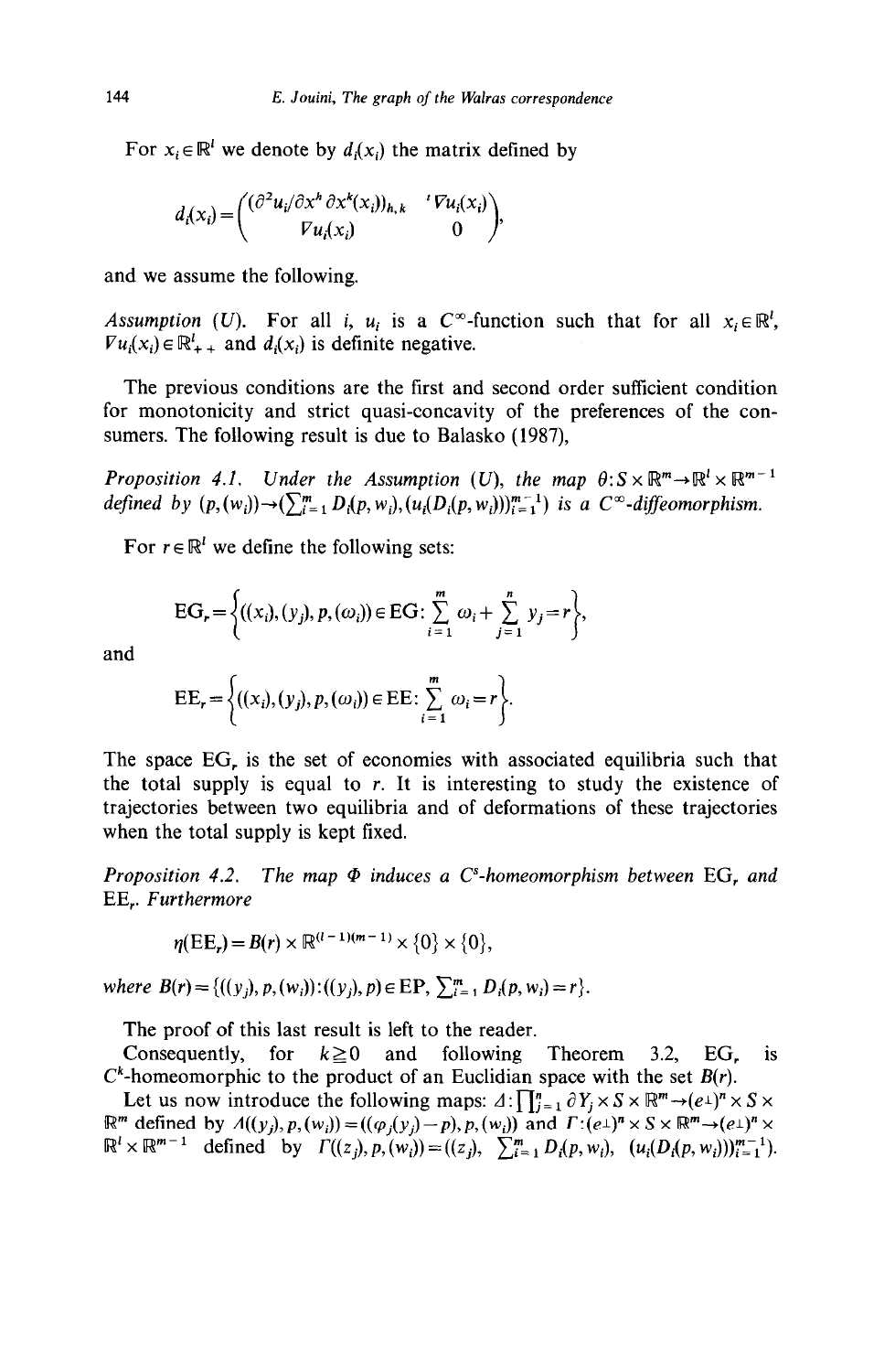Following Proposition 4.1 and under Assumption (U), it is clear that  $\Gamma$  is a  $C^{\infty}$ -diffeomorphism and that

$$
B(r) = \Delta^{-1}(\Gamma^{-1}(\{0\} \times \{r\} \times \mathbb{R}^{m-1})).
$$

*Theorem 4.3. Under Assumption (U), if*  $k \ge 0$  *and if for*  $j = 1, \ldots, n$ *,*  $\varphi_j$  *is one-to-one with*  $S \subset \varphi$ ,  $\partial Y_i$  then **EG**, *is homeomorphic to*  $\mathbb{R}^{l(m-1)}$ .

*Proof.* Under the above assumptions it is easy to show that  $\Lambda$  is one-to-one with  $\{0\} \times S \times \mathbb{R}^m \subset \Lambda(\prod_{i=1}^n \partial Y_i \times S \times \mathbb{R}^m)$ . Consequently,  $\Gamma \circ \Lambda$  is a C<sup>k</sup>-homeomorphism between  $B(r)$  and  $\{0\} \times \{r\} \times \mathbb{R}^{m-1}$ . Hence  $B(r)$  is  $C^k$ -homeomorphic to  $\mathbb{R}^{m-1}$  and EG, is  $C^k$ -homeomorphic to  $\mathbb{R}^{m-1} \times$  $\mathbb{R}^{(l-1)(m-1)} = \mathbb{R}^{l(m-1)}$ 

#### **5. Profit maximization**

Let  $Y_i$  be a production set, a pricing rule  $\varphi_i$  is called profit maximization rule if for all  $y_j \in \partial Y_j$  we have  $\varphi_j(y_j) = \{p \in \text{cl}(S): py_j \geq py'_j$ , for all  $y'_j \in Y_j\}$ . It is well known that if  $Y_i$  is a convex set then the profit maximization rule satisfies the assumption (PR) and that if  $Y_j$  is differentially strictly convex (i.e., the set  $Y_i$  satisfies the second order sufficient conditions for strict convexity, more precisely  $Y_i$  is convex and the Gaussian curvature of  $\partial Y_i$  is everywhere different from 0) then the profit maximization rule defines a C<sup>1</sup>-diffeomorphism between  $\partial Y_i$  and  $\varphi_i(\partial Y_i)$ .

*Proposition 5.1. Under Assumption (U), if all the producers maximize their profits on differentially strictly convex production sets with*  $S \subset \varphi_i(\partial Y_i)$ ,  $j =$  $1, \ldots, n$ , then EG<sub>r</sub> is C<sup>s</sup>-homeomorphic to  $\mathbb{R}^{l(m-1)}$  and EG is C<sup>s</sup>-homeomorphic  $to \mathbb{R}^{lm}$ .

*Proof.* Under the previous assumptions  $\varphi_i$  is  $C^1$  for  $j = 1, ..., n$  and  $D_i$  is  $C^{\infty}$ for  $i = 1, \ldots, m$ , consequently we have  $k \ge 0$ . Furthermore,  $\Delta$  is one-to-one and  $\{0\} \times S \times \mathbb{R}^m \subset \Lambda(\prod_{j=1}^n \partial Y_j \times S \times \mathbb{R}^m)$  then, following Theorem 4.3, EG, is C<sup>\*</sup>-homeomorphic to  $\mathbb{R}^{l(m-1)}$ . Finally it is clear that EG =  $(\Gamma \circ \Delta)^{-1}(\{0\} \times \mathbb{R}^l \times \mathbb{R}^{m-1}) \times \mathbb{R}^{(l-1)(m-1)}$  which implies that EG is  $C^s$ -homeomorphic to  $\mathbb{R}^{lm}$ .  $\Box$ 

It is easy to show that the previous assumption  $S \subset \varphi(\partial Y)$  is satisfied if there exist two vectors *a* and *b* such that  $a - \mathbb{R}^l_+ \subset Y \subset b - \mathbb{R}^l_+$ .

*Proposition 5.2. If all the producers, except at most one of them*  $(j=1)$ *, maximize their profits on convex production sets with*  $\varphi_1(\partial Y_1) \subset \text{int}(\varphi_1(\partial Y_i))$ ,  $j = 2, \ldots, n$ , then EP is connected.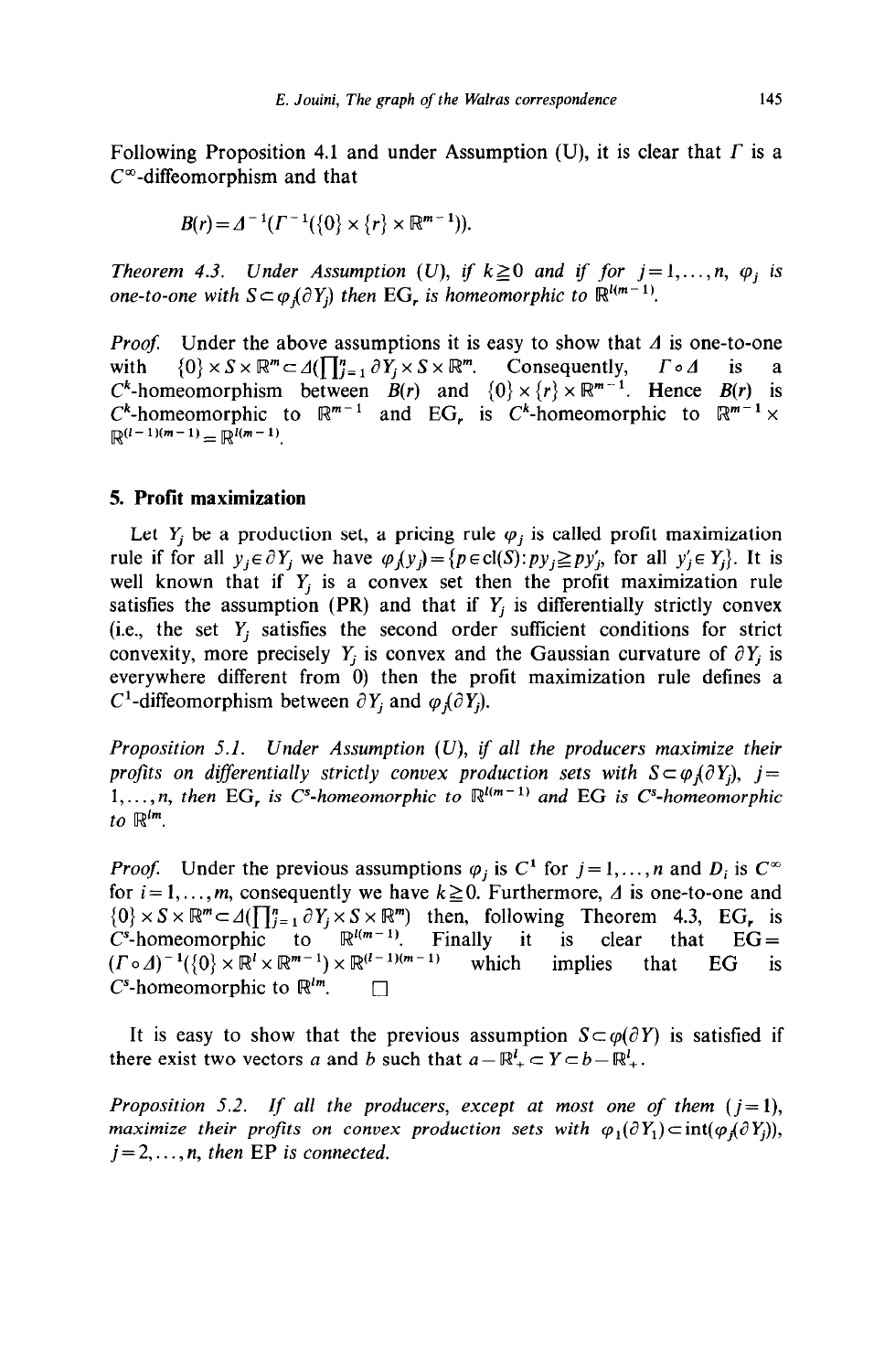*Proof.* Let *A* be the graph of the correspondence  $\varphi_1$  (i.e.,  $A = \{(y_1, p) \in \partial Y_1 \times cl(S) : p \in \varphi_1(y_1)\}\)$  and  $\gamma: A \to \prod_{j=2}^n \partial Y_j$  be the correspondence defined by  $(y_1, p) \rightarrow (\eta_2(p), \dots, \eta_n(p)),$  where for  $p \in \text{cl}(S)$ ,  $\eta_i(p) =$  $\{y_i \in Y_i: py_i = \max pY_i\}$ . By Lemma 2, *A* is connected. Since  $\varphi_1(\partial Y_1) \subset$ int  $(\varphi(\partial Y_i))$ ,  $j=2,\ldots,n$ , it is easy to show that  $\text{int}(D(\gamma)) \neq \emptyset$ . Furthermore  $\gamma$  is a maximal monotone operator consequently, by Brezis (1973, proposition 2.9) int  $(D(y)) = \text{int}(cI(D(y)))$  and y is locally bounded on  $\text{int}(D(y))$  and consequently on *A*. If we further remark that  $\gamma$  is convex valued and has a closed graph we obtain then that  $\gamma$  is a  $C^{-1}$ -correspondence on A. By Lemma 2, EP, which is canonically homeomorphic to the graph of  $\gamma$ , is  $connected. \Box$ 

In the next we denote by Y the set defined by  $Y = Y_1 + \cdots + Y_n$  and by *A(Y)* the asymptotic cone of *Y*, i.e.  $A(Y) = \bigcap_{\rho \geq 0} {\lambda y : y \in Y, \lambda \geq 0, ||y|| \geq \rho}.$ 

*Proposition 5.3. If all the producers maximize their profits on strictly convex production sets and if*  $A(Y) \cap -A(Y) = \{0\}$  (*irreversibility assumption*) then EP *is contractible (and consequently simply connected).* 

*Proof.* It is clear that EP is canonically homeomorphic to the graph of the following correspondence  $\delta$ :cl(S)  $\rightarrow \prod_{i=1}^{n} \partial Y_i$  defined by  $\delta(p) = (n_1(p), \ldots, n_n(p)).$ Let  $\eta$ :cl(S) $\rightarrow \partial Y$  be the correspondence defined by  $p \rightarrow \{y \in Y : py = \max pY\}$ . We can show easily that  $\delta$  and  $\eta$  have the same domain. Since Y is convex, it is clear that  $int(A(Y)^{\circ}) \cap cl(S) \subset D(n)$ . By the irreversibility assumption we have  $int(A(Y)^{\circ}) \neq \emptyset$ , and then  $int(D(\eta)) \neq \emptyset$ . Since  $\eta$  is clearly a maximal monotone operator, by the same argument used in the proof of Proposition 5.2 we have,  $int(D(\eta)) = int(cl(D(\eta)))$  and  $\eta$  is locally bounded on  $int(D(\eta))$ , furthermore this last set is convex.

Since int( $D(\delta)$ ) is a nonempty open convex set and  $D(\delta) \subset cl(int(D(\delta)))$ , we can choose  $p_0$  in  $int(D(\delta))$  and we have for all  $p \in D(\delta)$  and all  $t \in [0, 1]$ ,  $(1-t)p_0 + tp \in \text{int}(D(\delta))$ . Thus let  $H: D(\delta) \times [0, 1] \rightarrow D(\delta)$  be the map defined by  $(p, t) \rightarrow (1 - t)p_0 + tp$ . It is clear that *H* is continuous and that  $H(D(\delta) \times \{0\}) =$  ${p_0}$  *and H(D(* $\delta$ *)* × {1}) = *D(* $\delta$ *)*. Consequently *D(* $\delta$ *)* is contractible.

Since production sets are strictly convex,  $\delta$  is a single valued function defined on a contractible set and consequently  $gr(y)$  is contractible.  $\square$ 

In the following result we consider constant-returns production structure as in Kehoe (1982) and Mas-Colell (1985). This type of specification includes decreasing returns as a special case.

*Proposition 5.4. If all the production sets are convex cones of vertex 0 and if*   $Y \cap -Y = \{0\}$  (*irreversibility assumption*) then EP *is connected.* 

*Proof.* Under the irreversibility assumption we have  $int(Y^{\circ}) \neq \emptyset$  and conse-